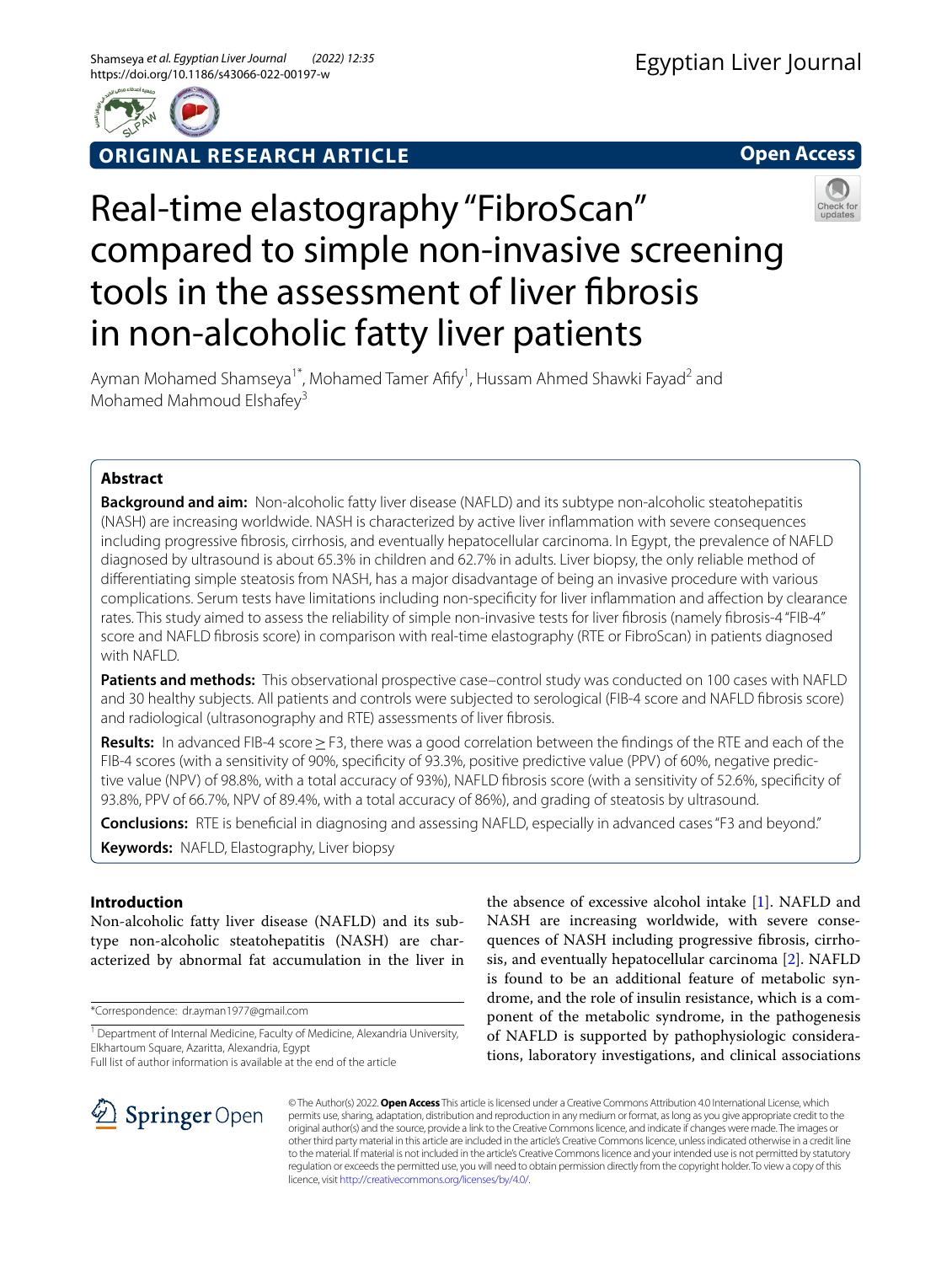[[3\]](#page-7-2). The only reliable method of differentiating simple steatosis from NASH was liver biopsy. However; a major disadvantage of liver biopsy is that it is an invasive procedure and may be associated with various complications. As a result, it was necessary to develop accurate and noninvasive techniques to diagnose NASH and assess the histological severity of the disease [[4\]](#page-7-3). Non-invasive tests of hepatic fbrosis attempt to predict the stage of hepatic fibrosis that would be seen histologically. The tests are often used to diferentiate patients with signifcant fbrosis (F2 to F4) from those with minimal or no fbrosis (F0 to F1). There are two general categories of non-invasive tests for fbrosis: serologic panels of tests and radiologic tests [[5\]](#page-7-4). Serological tests include aspartate aminotransferase to platelet ratio (APRI score), Fibrosis-4 index (FIB-4,) and others [\[6](#page-7-5)]. All the serum tests have limitations including non-specifcity for liver infammation and afection by clearance rates [[7\]](#page-7-6). Real-time elastography (RTE=FibroScan) has emerged as the non-invasive method of reference, and it is a widely used and validated technique that measures liver stifness based on using elastic shear waves emitted from the vibrator attached to the ultrasound transducer probe  $[8]$  $[8]$ .

This study aimed to assess the reliability of the simple non-invasive tests for liver fbrosis (namely FIB-4 score and NAFLD fbrosis score) in comparison with RTE (FibroScan) in patients diagnosed with NAFLD.

This observational prospective case–control study was conducted on 130 subjects, classifed into two groups: group I included 100 cases having NAFLD (having bright liver in ultrasound with or without elevated liver enzymes), and group II included 30 healthy subjects (with normal liver in ultrasound and normal liver enzymes) as control. Informed consent was taken after explanation and informing the patient about all procedures and types of study. The study protocol was approved by the Alexandria Faculty of Medicine Ethical Committee (AFMEC).

Inclusion criteria included adults≥18 years with NAFLD based on abdominal ultrasonography examination. The exclusion criteria included other chronic liver diseases including hepatitis C, hepatitis B, or autoimmune hepatitis (AIH); patients on hepatotoxic medications; those with advanced cardiac failure with hepatic congestion; and those who could not go for FibroScan examination such as those with a BMI of  $\geq$  35 kg/m<sup>2</sup> and those with clinical and/or ultrasonographic evidence of decompensated cirrhosis and ascites.

#### **Methods**

All patients and controls were subjected to the following:

History taking: age, urban or rural residence, special habits like alcohol intake or smoking, drug history with a specifc interest in steatogenic medications like methotrexate and isoniazid anti-tuberculosis, family history suggesting chronic liver disease as autoimmune hepatitis, hemochromatosis, and Wilson's disease

Clinical examination: general examination with stress on weight, height, and body mass index (BMI); cardiovascular examination; chest examination; and abdominal examination with stress on liver palpation (size, surface, consistency, and borders), spleen palpation (enlarged or not), and any stigmata of liver cell failure like fabby tremors, abnormal pattern of hair distribution, and gynecomastia

The following are the laboratory investigations:

General labs: complete blood picture (CBC), fasting blood sugar, and 2 h post-prandial (mg/dl), glycated hemoglobin [HbA1c (%)], and serum creatinine (mg/ dl).

Markers of liver injury [serum alanine aminotransferase (ALT) (IU/l), serum aspartate aminotransferase (AST) (IU/l), and serum alkaline phosphatase  $(ALP) (U/l)$ ].

Liver function tests [serum total and direct bilirubin (mg/dl), serum albumin (g/dl), prothrombin time, and the international normalization ratio (PT, INR)]. Hepatitis markers [HBsAg and anti-HCV-Ab using third-generation enzyme-linked immunosorbent assay technique (ELISA), anti-mitochondrial antibody (AMA), and anti-smooth muscle antibody (ASMA) for auto-immune hepatitis].

Lipid profle [total cholesterol (mg/dl), triglycerides (mg/dl), high-density lipoproteins (HDL) (mg/dl), and low-density lipoprotein (LDL) (mg/dl)].

FIB-4 Index: using this formula: {age (years)  $\times$  AST  $(U/I)$ }/{platelets  $(10^9/I) \times [sqrt (ALT)]^{-1}$ } [[6\]](#page-7-5).

APRI score: using this formula: [{AST (U/l)/upper limit of AST normal}/platelets  $(10^9/l) \times 100$ ] [\[9\]](#page-7-8).

NAFLD fibrosis score: using this formula:  $[-1.675]$  $+ 0.037 \times \text{age (years)} + 0.094 \times \text{BMI (kg/m}^2) + 1.13$  $\times$  IFG/diabetes (yes = 1, no = 0) + 0.99  $\times$  AST/ ALT ratio – 0.013 × platelet (×  $10^9$ /l) – 0.66 × albumin  $(g/dl)$  [\[10\]](#page-7-9).

Imaging: real-time abdominal ultrasound was done by TOSHIBA-SSA-700A (Apilo 5) for all patients and controls included in the study for the evaluation of liver (size, border, parenchymal echotexture, hepatic veins, biliary radicals, common bile duct, and focal lesions), portal vein (caliber, patency by color Doppler), spleen (size, splenic vein diameter, and collaterals), and ascites (present or not).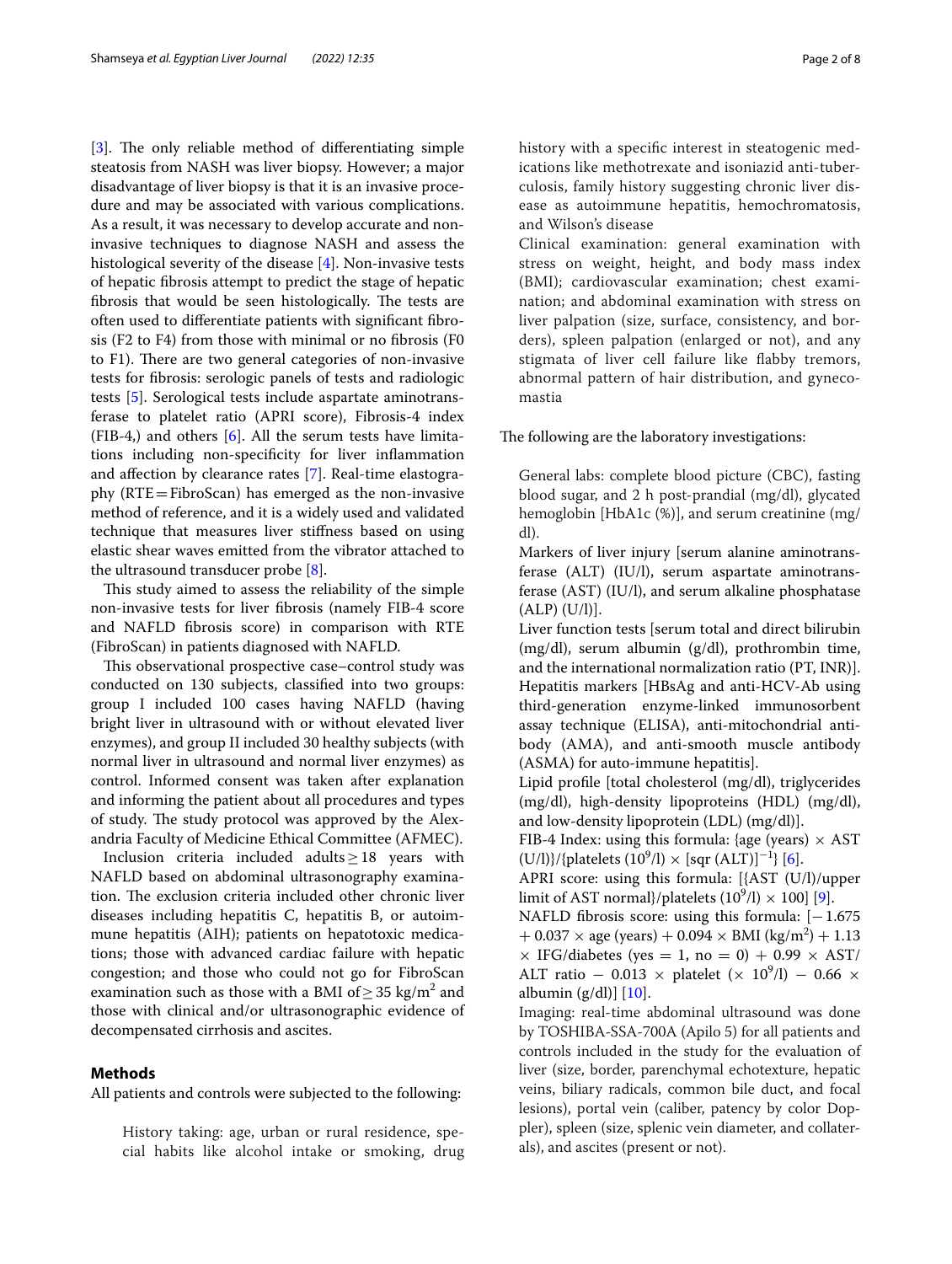Assessment and grading of steatosis by ultrasound: grading of steatosis revealed by ultrasound was done according to Saadeh et al as follows:

Grade 1: the echogenicity of the liver is just increased. Grade 2: echogenicity of liver obscures the echogenicity of walls of portal vein branches.

Grade 3: echogenicity the f liver obscures the diaphragmatic outline.

Liver stifness measurement (LSM): FibroScan (M probe and XL probe) was carried out by an experienced examiner on all patients and controls, and the median liver stifness of the 10 successful measurements fulflling the criteria (success rate of greater than 60% and interquartile range/median ratio of < 30%) was recorded in kPa.

#### **Statistical analysis**

The collected data were tabulated and analyzed using the SPSS version 16 software (SPSS Inc., Chicago, ILL Company). Categorical data were presented as number and percentage while quantitative data were expressed as mean $\pm$ standard deviation (S.D), median, IQR, and range. The chi-square test  $(X^2)$  or Fisher's exact test (FET) was used to analyze the categorical variables. The coordinate of correlation was assessed by the Cohen kappa test was used to assess the degree of agreement between 2 raters. Quantitative data were tested for normality using the Shapiro-Wilks test, assuming normality at  $P > 0.05$ . The Student  $t$  test was used to analyze the normally distributed variables among 2 independent groups. Non-parametric variables were analyzed using the Man-Whitney  $U$  test. The accepted level of significance in this work was stated at  $0.05$  [ $P < 0.05$  was considered significant; *P*-value > 0.05 is non-significant (NS); *P*-value  $\leq$  0.05 is significant (S); *P*-value  $\leq$  0.001 is highly significant (HS)].

#### **Results**

The socio-demographic characters, anthropometric measurements, and basic lab fndings among the studied groups are discussed in Table [1.](#page-2-0) FIB-4 scores among the studied groups are discussed in Table [2](#page-3-0). NAFLD fbrosis score among the studied groups is discussed in Table [3](#page-3-1). Ultrasonographic (U/S) fndings among the studied groups are discussed in Table [4.](#page-3-2) Real-time elastography fndings among the studied groups are discussed in Table [5](#page-3-3).

In advanced FIB-4 score  $\geq$  F3, there is a good correlation between the fnding of the real-time elastography and the FIB-4 score, with a sensitivity of 90%, specifcity of 93.3%, positive predictive value (PPV) of 60%, negative

<span id="page-2-0"></span>

| Table 1 Socio-demographic                                     | characters, | anthropometric |  |
|---------------------------------------------------------------|-------------|----------------|--|
| measurements, and basic lab findings among the studied groups |             |                |  |

| Variable                       | Group $(n=100)$      | Group II ( $n = 30$ ) | P              |  |
|--------------------------------|----------------------|-----------------------|----------------|--|
| Age (years),<br>$mean \pm SD$  | $47.1 \pm 11.6$      | $43.1 \pm 9.9$ 0.086  | $0.086$ (NS)   |  |
| Sex                            |                      |                       | $0.083$ (NS)   |  |
| Male                           | 60 (60%)             | 15 (50%)              |                |  |
| Female                         | 40 (40%)             | 15 (50%)              |                |  |
| <b>DM</b>                      |                      |                       | $0.001$ (HS)   |  |
| Non-diabetic                   | 71 (71%)             | 30 (100%)             |                |  |
| Diabetic                       | 29 (29%)             | $0(0\%)$              |                |  |
| Weight (kg)                    | 94.09±17.0           | 75.0 ± 13.22          | $< 0.01$ (HS)  |  |
| Height (cm)                    | $167.6 \pm 6.16$     | $169.1 \pm 6.72$      | $0.253$ (NS)   |  |
| BMI ( $kg/m2$ )                | $33.4 \pm 5.34$      | $26.1 \pm 3.62$       | < 0.01(HS)     |  |
| Total cholesterol<br>(mq/dl)   | $236.0 \pm 17.7$     | $123.1 \pm 16.6$      | $< 0.001$ (HS) |  |
| HDL cholesterol                | $58.5 \pm 8.33$      | $86.2 \pm 9.44$       | $< 0.001$ (HS) |  |
| LDL cholesterol                | $139.5 \pm 9.71$     | $82.1 \pm 11.72$      | < 0.001(HS)    |  |
| TG (mg/dl)                     | $161.0 \pm 18.38$    | $99.2 \pm 6.82$       | $< 0.001$ (HS) |  |
| AST                            | $35.8 \pm 29.4$      | $20.0 \pm 5.8$        | < 0.001(HS)    |  |
| ALT                            | $39.7 \pm 29.8$      | $19.1 \pm 7.3$        | $< 0.001$ (HS) |  |
| T. bilirubin (mg/dl)           | $0.72 \pm 0.17$      | $0.86 \pm 0.09$       | < 0.031(S)     |  |
| Albumin (g/dl)                 | $4.15 \pm 0.36$      | $4.55 \pm 0.43$       | < 0.022(S)     |  |
| <b>INR</b>                     | $1.00 \pm 0.01$      | $1.00 \pm 0.00$       | $1.0$ (NS)     |  |
| Creatinine (mg/dl)             | $0.90 \pm 0.15$      | $0.91 \pm 0.07$       | $0.839$ (NS)   |  |
| Hemoglobin (mg/<br>dl)         | $13.1 \pm 1.85$      | $12.9 \pm 1.52$       | $0.48$ (NS)    |  |
| $WBCs$ (cell/mm <sup>3</sup> ) | $7171.4 \pm 2043.91$ | $6302.5 \pm 1283.16$  | 0.038(S)       |  |
| PLTs $(x 10^3/mm^3)$           | 241.1±74.77          | $241.9 \pm 50.90$     | $0.76$ (NS)    |  |
|                                |                      |                       |                |  |

predictive value (NPV) of 98.8%, total accuracy of 93%, and certainty index (95% CI) of 0.81–1.0 (*P*<0.001 which is highly significant). This is shown in Table [6](#page-4-0).

In advanced NAFLD fbrosis score≥F3, there is a good correlation between the fnding of the real-time elastography and NAFLD score, with a sensitivity of 52.6%, specifcity of 93.8%, positive predictive value (PPV) of 66.7%, negative predictive value (NPV)of 89.4%, total accuracy of 86%, and certainty index (95% CI) of 0.59– 0.88  $(P=0.002$  which is significant). This is shown in Table [7.](#page-4-1) The relation between the grade of fatty liver and real-time elastography is shown in Table  $8$ . The relation between the grade of fatty liver and FIB-4 score is shown in Table  $9$  and Fig. [1](#page-5-0). The relation between the grade of fatty liver and NAFLD score is shown in Table [10](#page-5-1) and Fig. [2.](#page-5-2) FIB-4 and NAFLD fbrosis scores show a degree of agreement of 86%. This is shown in Table [11](#page-6-0) and Fig. [3](#page-6-1).

#### **Discussion**

In the majority of patients, NAFLD is commonly associated with metabolic comorbidities such as obesity, diabetes mellitus, and dyslipidemia. Features of metabolic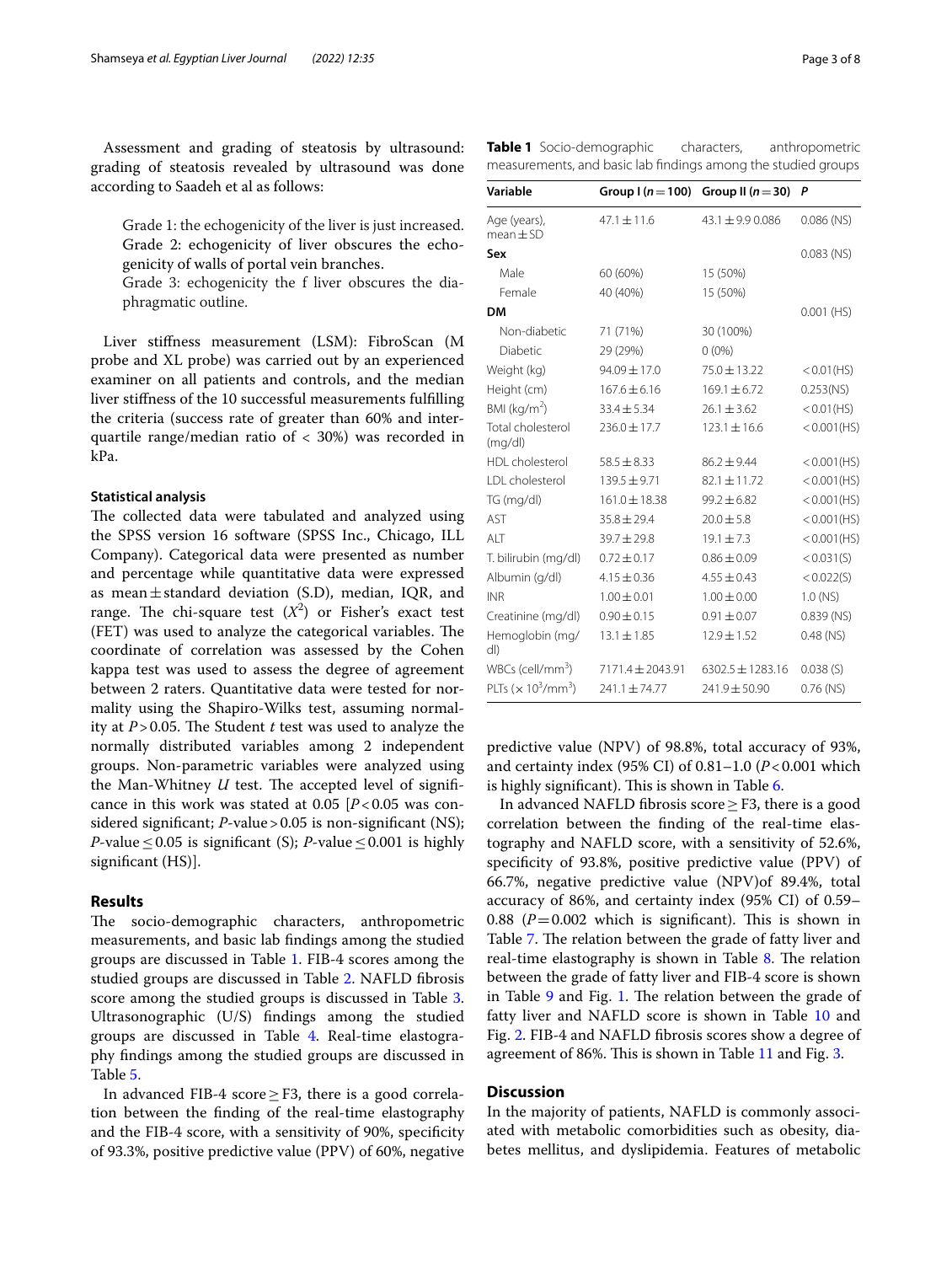| FIB-4 score        | Group $(n=100)$ |      | Group II $(n=30)$  |       |     | Total $(n=130)$ |             |
|--------------------|-----------------|------|--------------------|-------|-----|-----------------|-------------|
|                    | No              | %    | No                 | $\%$  | No  | $\%$            |             |
| Stages 0-1         | 61              | 61%  | 29                 | 96.7% | 90  | 69.2%           |             |
| Stage 2            | 29              | 29%  |                    | 3.3%  | 30  | 23.1%           |             |
| Stages 3-4         | 10              | 10%  | $\overline{0}$     | 0%    | 10  | 7.7%            |             |
| Total              | 100             | 100% | 30                 | 100%  | 130 | 100%            |             |
| FIB-4 score points |                 |      |                    |       |     |                 |             |
| $Mean \pm SD$      | $1.39 \pm 1.02$ |      | $-0.75 \pm 0.32$   |       |     |                 | < 0.001(HS) |
| Range              | 0.24 to 5.08    |      | $-1.47$ to $-0.22$ |       |     |                 |             |

## <span id="page-3-0"></span>**Table 2** FIB-4 score results among the studied groups

<span id="page-3-1"></span>**Table 3** NAFLD fbrosis score among the studied groups

| <b>NAFLD fibrosis score</b> | Group $(n=100)$    |      | Group II $(n=30)$  |       | Total ( $n = 130$ ) |       | Ρ              |
|-----------------------------|--------------------|------|--------------------|-------|---------------------|-------|----------------|
|                             | No                 | $\%$ | No                 | $\%$  | No                  | $\%$  |                |
| $F0-F2$                     | 48                 | 48%  | 29                 | 96.7% | 77                  | 59.2% |                |
| Indeterminant               | 36                 | 36%  |                    | 3.3%  | 37                  | 28.5% |                |
| $F3-F4$                     | 16                 | 16%  | 0                  | 0%    | 16                  | 12.3% |                |
| Total                       | 100                | 100% | 30                 | 100%  | 130                 | 100%  |                |
| <b>NAFLD</b> score points   |                    |      |                    |       |                     |       |                |
| Mean $\pm$ S.D              | $-1.74 \pm 1.17$   |      | $-2.75 \pm 0.91$   |       |                     |       | $< 0.001$ (HS) |
| Range                       | $-4.79$ to $-0.06$ |      | $-4.57$ to $-0.36$ |       |                     |       |                |

## <span id="page-3-2"></span>**Table 4** Ultrasonographic (U/S) fndings among the studied groups

| U/S finding         | Group $(n=100)$ |      | Group II $(n=30)$ |      | Total ( $n = 130$ ) |       |
|---------------------|-----------------|------|-------------------|------|---------------------|-------|
|                     | No              | $\%$ | No                | $\%$ | No                  | %     |
| Normal liver        |                 | 0%   | 30                | 100% | 30                  | 23.1% |
| Grade 1 fatty liver | 48              | 48%  | $\Omega$          | 0%   | 48                  | 36.9% |
| Grade 2 fatty liver | 24              | 24%  | 0                 | 0%   | 24                  | 18.4% |
| Grade 3 fatty liver | 28              | 28%  |                   | 0%   | 28                  | 21.5% |
| Total               | 100             | 100% | 30                | 100% | 130                 | 100%  |

<span id="page-3-3"></span>

| <b>Table 5</b> Real-time elastography findings among the studied groups |
|-------------------------------------------------------------------------|

| Real-time elastography<br>findings | Group $(n=100)$ |      | Group II ( $n = 30$ ) |       | Total ( $n = 130$ ) |       |
|------------------------------------|-----------------|------|-----------------------|-------|---------------------|-------|
|                                    | No              | %    | No                    | $\%$  | No                  | %     |
| F <sub>0</sub>                     |                 | 0%   | 19                    | 63.4% | 19                  | 14.6% |
| F1                                 | 55              | 55%  |                       | 23.3% | 62                  | 47.7% |
| F <sub>2</sub>                     | 30              | 30%  | 4                     | 13.3% | 34                  | 26.2% |
| F <sub>3</sub>                     | 6               | 6%   |                       | 0%    | 6                   | 4.6%  |
| F <sub>4</sub>                     | 9               | 9%   |                       | 0%    | 9                   | 6.9%  |
| Total                              | 100             | 100% | 30                    | 100%  | 130                 | 100%  |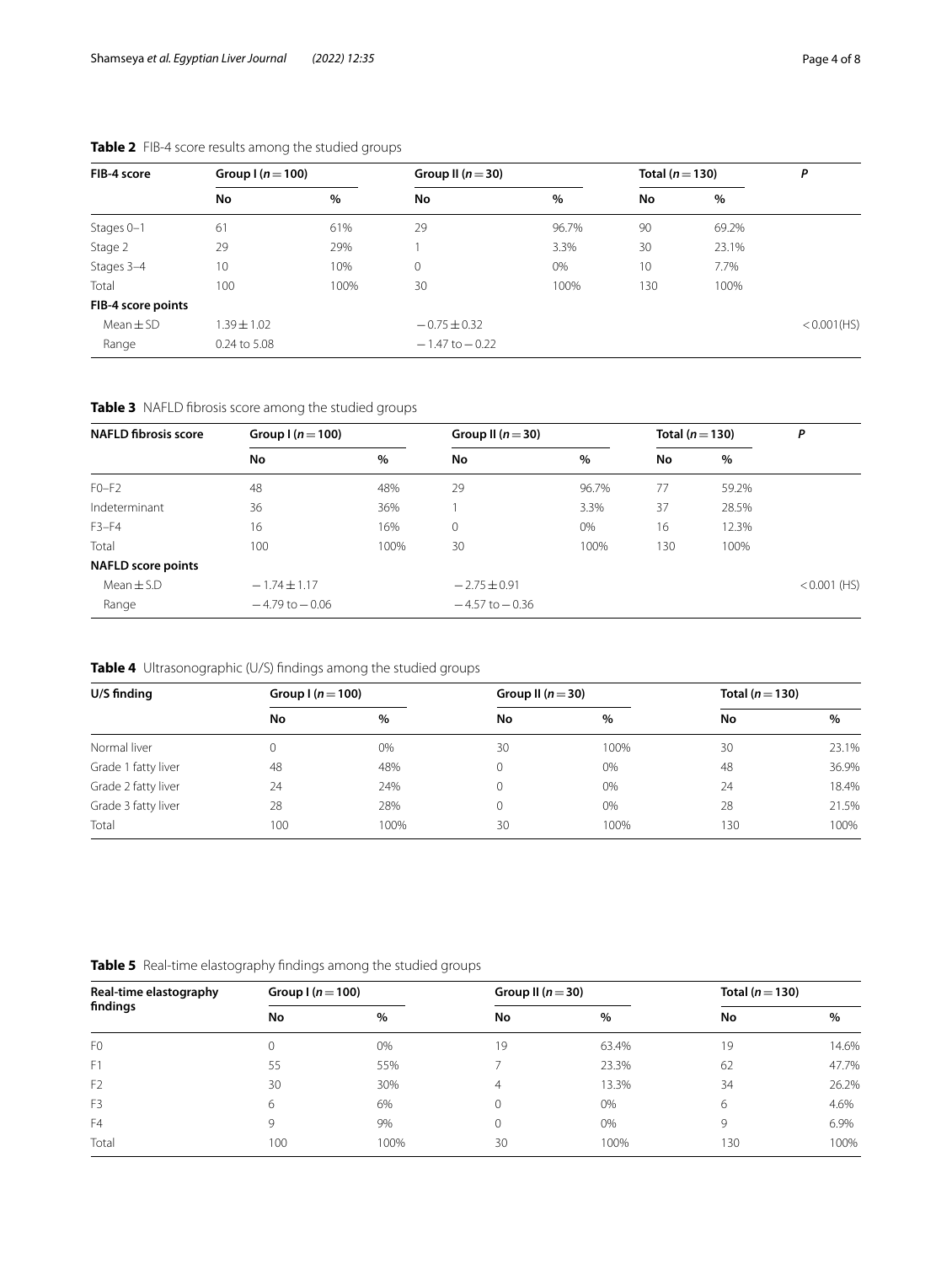| Real-time elastography<br>results | FIB-4 score results |       |           |      | <b>Total</b> |      |  |
|-----------------------------------|---------------------|-------|-----------|------|--------------|------|--|
|                                   | $<$ F3              |       | $\geq$ F3 |      |              |      |  |
|                                   | No                  | %     | No        | %    | No           | $\%$ |  |
| $<$ F3                            | 84                  | 93.3% |           | 10%  | 85           | 85%  |  |
| $\geq$ F3                         | 6                   | 6.7%  | Q         | 90%  | 15           | 15%  |  |
| Total                             | 90                  | 100%  | 10        | 100% | 100          | 100% |  |

#### <span id="page-4-0"></span>**Table 6** Degree of agreement between real-time elastography results and FIB-4 score results

Kappa test =  $0.682$ ;  $P < 0.001$  (HS); degree of agreement =  $93\%$ 

<span id="page-4-1"></span>**Table 7** Degree of agreement between real-time elastography results and NAFLD fibrosis score results

| Real-time elastography<br>results | <b>NAFLD fibrosis score</b> |       |           | <b>Total</b> |     |      |
|-----------------------------------|-----------------------------|-------|-----------|--------------|-----|------|
|                                   | $<$ F3                      |       | $\geq$ F3 |              |     |      |
|                                   | No                          | %     | No        | %            | No  | $\%$ |
| $<$ F3                            | 76                          | 93.8% |           | 47.4%        | 85  | 85%  |
| $\geq$ F3                         |                             | 6.2%  | 10        | 52.6%        | 15  | 15%  |
| Total                             | 81                          | 100%  | 19        | 100%         | 100 | 100% |

Kappa test =  $0.505$ ;  $P < 0.001$  (HS); degree of agreement =  $86\%$ 

<span id="page-4-2"></span>**Table 8** Relation between U/S grade of fatty liver and real-time elastography results

| Real-time<br>elastography results |                     | U/S score of fatty liver |                      |       |                       |      | <b>Total</b> |      | D              |
|-----------------------------------|---------------------|--------------------------|----------------------|-------|-----------------------|------|--------------|------|----------------|
|                                   | Grade I<br>$(n=48)$ |                          | Grade II<br>$(n=24)$ |       | Grade III<br>$(n=28)$ |      |              |      |                |
|                                   | No                  | $\%$                     | No                   | %     | No                    | $\%$ | No           | $\%$ |                |
| $<$ F3                            | 48                  | 100%                     | 23                   | 95.8% | 14                    | 50%  | 85           | 85%  |                |
| $\geq$ F3                         |                     | 0%                       |                      | 4.2%  | 14                    | 50%  | 15           | 15%  |                |
| Total                             | 48                  | 100%                     | 24                   | 100%  | 28                    | 100% | 100          | 100% | $< 0.001$ (HS) |

<span id="page-4-3"></span>**Table 9** Relation between U/S grade of fatty liver and FIB-4 score results

| FIB-4 score<br>results |                     | U/S score of fatty liver |    |                      |    |                       | <b>Total</b> |      | Ρ              |
|------------------------|---------------------|--------------------------|----|----------------------|----|-----------------------|--------------|------|----------------|
|                        | Grade I<br>$(n=48)$ |                          |    | Grade II<br>$(n=24)$ |    | Grade III<br>$(n=28)$ |              |      |                |
|                        | No                  | $\%$                     | No | $\%$                 | No | $\%$                  | No           | $\%$ |                |
| $<$ F3                 | 47                  | 97.9%                    | 23 | 95.8%                | 20 | 71.4%                 | 90           | 90%  |                |
| $\geq$ F3              |                     | 2.1%                     |    | 4.2%                 | 8  | 28.6%                 | 10           | 10%  |                |
| Total                  | 48                  | 100%                     | 24 | 100%                 | 28 | 100%                  | 100          | 100% | $< 0.001$ (HS) |

syndrome are not only highly prevalent in patients with NAFLD, but components of the syndrome also increase the risk of developing NAFLD. This was found by Chalasani and his coworkers in their study and runs with our results [\[11](#page-7-10)[–14\]](#page-7-11).

Obesity (excessive body mass index [BMI] and visceral obesity) is the most common and well-documented risk

factor for NAFLD. Sasaki and his colleagues and Subichin with his coworkers found in their study that the majority (>95%) of patients with severe obesity undergoing bariatric surgery had NAFLD which was in agreement with our results where there was a good correlation between the occurrence of fatty liver and increased body weight and BMI of patients [[15,](#page-7-12) [16](#page-7-13)].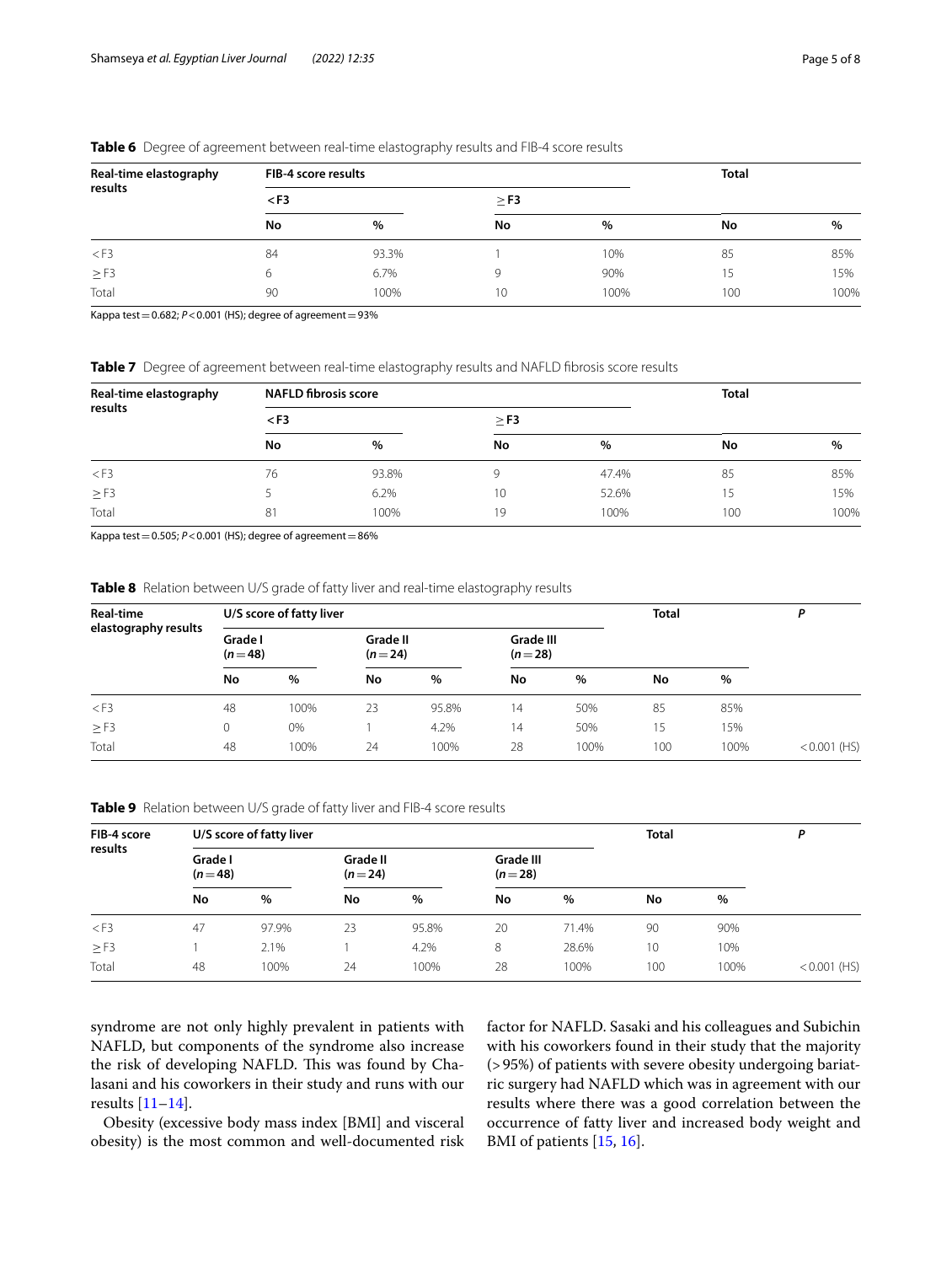Wu and his colleagues found that high serum triglyceride (TG) levels and low serum high-density lipoprotein (HDL) levels are also common in patients with NAFLD and the prevalence of NAFLD in individuals with dyslipidemia attending lipid clinics have been estimated to be 50% [[17\]](#page-7-14). In agreement with that, our results revealed a good correlation between NAFLD and the increase in serum cholesterol, LDL, and TG in patients than in controls.

<span id="page-5-0"></span>**Fig. 1** Box plot showing the median and IQR of FIB-4 score according to the grade of fatty liver by ultrasound among the patients' group

Grade 2

US

Grade 3

Grade 1

In a large, cross-sectional study conducted by Chalasani and his coworkers among 44,767 Taiwanese patients who attended a single clinic, the enrollees were stratifed into four subgroups based on their total cholesterol to HDL cholesterol and TG to HDL cholesterol ratios. The overall prevalence rate of NAFLD was 53.76%; however, the NAFLD prevalence rate for those with the lowest total cholesterol to HDL-cholesterol and TG to HDL cholesterol ratios was 33.41%, whereas the prevalence rate in the group with the highest ratios was 78.04% [\[14](#page-7-11)].

Liver enzyme levels have low sensitivity and specifcity and do not predict clinical outcomes and although elevated liver enzyme levels (i.e., AST and ALT levels) occur more commonly in patients with NASH compared with simple hepatic steatosis, not all patients with NASH have elevated AST or ALT levels. Even though a persistently elevated level of ALT can be associated with an increased risk of NAFLD progression, patients with advanced disease often have normal liver enzyme levels, making the identifcation of at-risk patients more conficting [\[18](#page-7-15)]. In disagreement with that, our results documented that there was a signifcant increase in liver enzymes (AST, ALT) and total serum bilirubin in patients with fatty liver with a signifcant decrease in total serum albumin without signifcant change in INR between patients and controls.

Our results revealed that there was a positive correlation between NAFLD and the advanced stages in FIB-4 score. Angulo and his colleagues studied the histology of NAFLD patients and found that the most important histological feature of NAFLD associated with long-term mortality is fbrosis; specifcally, zone 3 sinusoidal fbrosis plus periportal fbrosis (stage 2) to advanced (bridging) fbrosis [stage 3] or cirrhosis [stage 4], which was in agreement with our results [[19\]](#page-7-16).

Nobili et al. showed that liver stifness (LS) detected by TE at more than 9 kPa was associated with a high stage of fbrosis in pathology. Yoneda et al. evaluated LS in



<span id="page-5-2"></span>

<span id="page-5-1"></span>

| <b>NAFLD fibrosis</b><br>score |                     | U/S grade of fatty liver |                      |       |                       |       | <b>Total</b> |      | D              |
|--------------------------------|---------------------|--------------------------|----------------------|-------|-----------------------|-------|--------------|------|----------------|
|                                | Grade I<br>$(n=48)$ |                          | Grade II<br>$(n=24)$ |       | Grade III<br>$(n=28)$ |       |              |      |                |
|                                | No                  | $\%$                     | No                   | %     | No                    | %     | No           | $\%$ |                |
| $<$ F3                         | 47                  | 97.9%                    | 19                   | 79.2% | 15                    | 53.6% | 81           | 81%  |                |
| $\geq$ F3                      |                     | 2.1%                     |                      | 20.8% | 13                    | 46.4% | 19           | 19%  |                |
| Total                          | 48                  | 100%                     | 24                   | 100%  | 28                    | 100%  | 100          | 100% | $< 0.001$ (HS) |

 $6<sup>1</sup>$ 

5

 $\overline{a}$ 

3

 $\overline{2}$ 

FIB-4 score point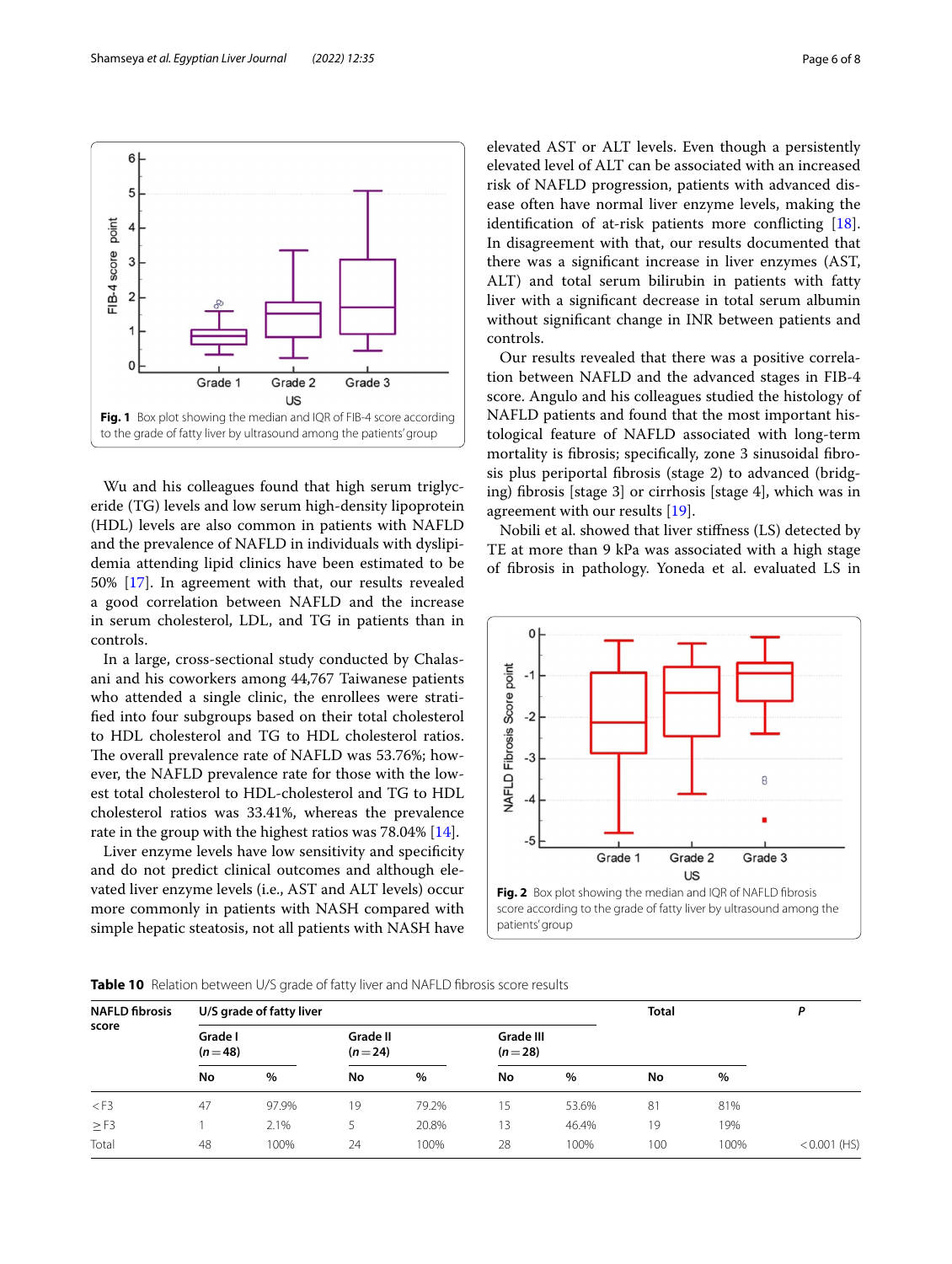| FIB-4 score | <b>NAFLD fibrosis score</b> |       |           |       | <b>Total</b>    |      | D              |
|-------------|-----------------------------|-------|-----------|-------|-----------------|------|----------------|
|             | $<$ F3                      |       | $\geq$ F3 |       |                 |      |                |
|             | No                          | $\%$  | No        | %     | No              | $\%$ |                |
| $<$ F3      | 80                          | 98.8% | 10        | 52.6% | 90              | 90%  |                |
| $\geq$ F3   |                             | 1.2%  | 9         | 47.4% | 10 <sup>°</sup> | 10%  |                |
| Total       | 81                          | 100%  | 19        | 100%  | 100             | 100% | $< 0.001$ (HS) |

<span id="page-6-0"></span>**Table 11** Degree of agreement between FIB-4 score results and NAFLD fbrosis score results



<span id="page-6-1"></span>97 NAFLD patients and observed that there was a signifcant correlation between METAVIR score and TE through diferent stages. He also concluded that using TE in detecting the level of fbrosis in NAFLD cases has high accuracy and can be a good alternative for liver biopsy in patients who cannot undergo invasive procedures, which adds to our results [[20](#page-7-17)].

Cassinotto et al. demonstrated that TE can successfully identify signifcant fbrosis in the majority of patients. Fortunately, fbrosis is the histopathological feature most predictive of poor outcomes in NAFLD. It is also known that NAFLD patients who develop NASH are at substantially increased risk for progression of liver disease, with fbrosis progression rates that have been estimated to be one stage every 7 years, signifcantly higher than patients with non-NASH NAFLD. Thus, it is important to identify which patients had NASH from those with non-NASH NAFLD and to assess whether any elastography-based imaging modality can accurately discriminate those patients liable to develop NASH (based on signifcant fbrosis detected by TE) from those with non-NASH NAFLD which adds value to our results [\[21](#page-7-18)].

Patel and Sebastiani studied the various laboratorybased and radiation-based non-invasive tests (NITs) for the assessment of liver fbrosis and concluded that vibration-controlled transient elastography (VCTE) was a rapid, safe, and reproducible procedure for liver stifness measurement (LSM) assessment that can be performed at the bedside with immediate results, and it represents a true point-of-care assessment and is the most widely used and validated technique for non-invasive imaging assessment of liver fibrosis. They also concluded that understanding the strengths and limitations of NITs would allow for more judicious interpretation in the clinical context, where NITs should be viewed as complementary to, rather than as a replacement for, liver biopsy [[22\]](#page-7-19).

In a recent study, Goyale et al. studied 105 adult patients with varying severity of NAFLD in a prospective, cross-sectional study. They concluded from their work that FibroScan was an accurate and accepted non-invasive tool that has shown concordance with liver biopsy results. In practice, NAFLD disease severity is usually assessed by a combination of the non-invasive clinical, biochemical, and sonographic parameters, with liver biopsy being reserved for patients with suspected progressive or advanced disease [\[23\]](#page-7-20).

Eddowes et al. estimated the accuracy of Fibroscan vibration-controlled transient elastography liver stifness measurement (LSMs) in assessing fbrosis in patients with suspected NAFLD in comparison with the standardof-care liver biopsy. They found that LSM assessment achieved an area under the receiver operating characteristic curves (AUROC) values ranging from 0.80 to 0.89 for F3 and F4 cases. They concluded that LSMs by Fibro-Scan are accurate non-invasive methods for assessing liver steatosis and fbrosis in patients with NAFLD [\[24](#page-7-21)]. In the current work, LSMs by FibroScan showed a good correlation with each FIB-4 score and NAFLD fbrosis score with AUROC of 0.81–1.0 and 0.59–0.88, respectively, in advanced cases  $\geq$  F3.

#### **Conclusions**

Our results show that real-time elastography is benefcial in the diagnosis and assessment of NAFLD especially in advanced cases (F3 and beyond), with comparable efficacy but avoiding most of the drawbacks of other routine